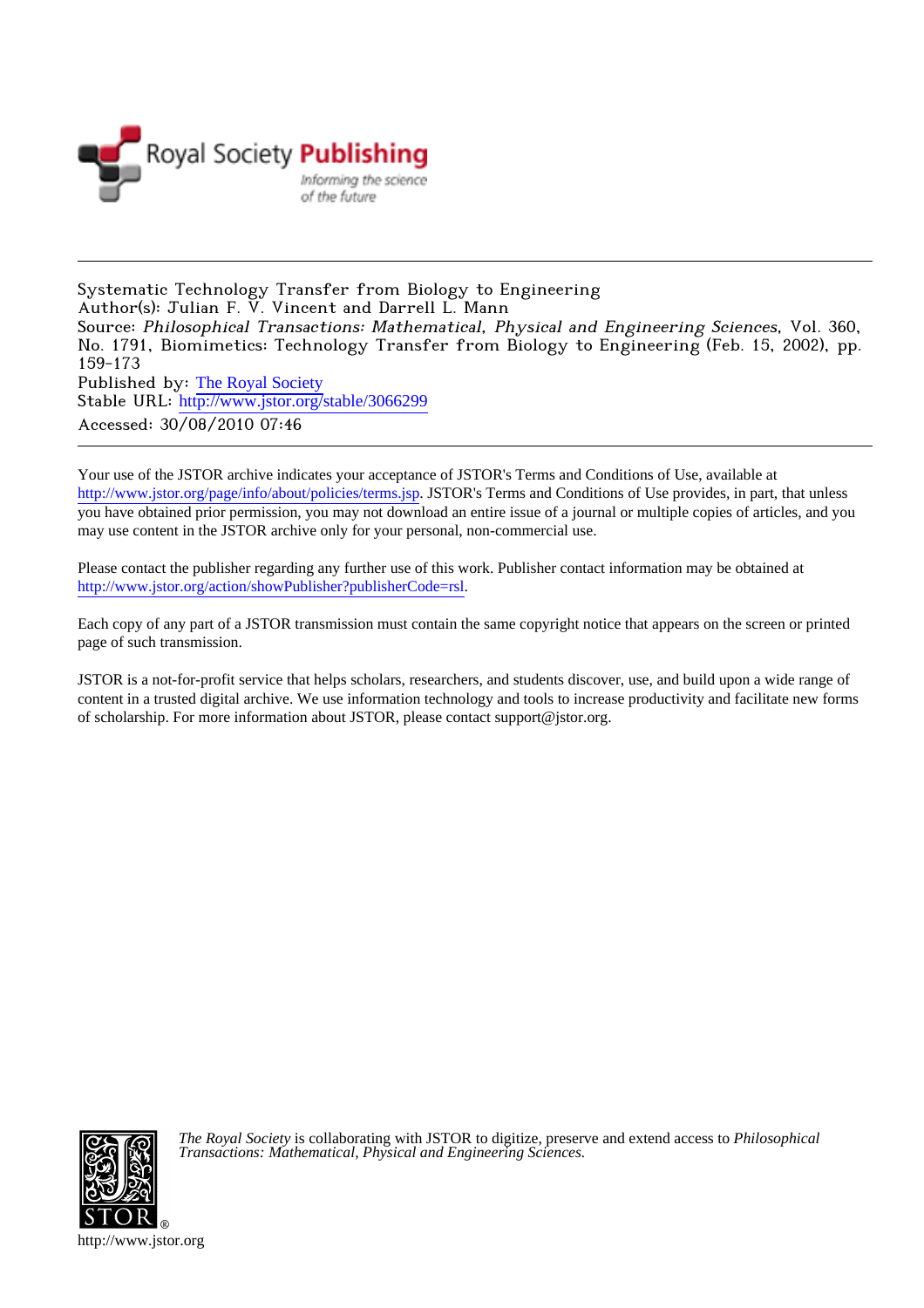

# **Systematic technology transfer from biology to engineering**

**BY JULIAN F. V. VINCENT AND DARRELL L. MANN** 

**Department of Mechanical Engineering, The University, Bath BA2 7AY, UK (j.f.v.vincent@bath.ac.uk)** 

**Published online 11 January 2002** 

**Solutions to problems move only very slowly between different disciplines. Transfer can be greatly speeded up with suitable abstraction and classification of problems. Russian researchers working on the TRIZ (Teoriya Resheniya Izobretatelskikh Zadatch) method for inventive problem solving have identified systematic means of transferring knowledge between different scientific and engineering disciplines. With over 1500 person years of effort behind it, TRIZ represents the biggest study of human creativity ever conducted, whose aim has been to establish a system into which all known solutions can be placed, classified in terms of function. At present, the functional classification structure covers nearly 3000000 of the world's successful patents and large proportions of the known physical, chemical and mathematical knowledge-base. Additional tools are the identification of factors which prevent the attainment of new technology, leading directly to a system of inventive principles which will resolve the impasse, a series of evolutionary trends of development, and to a system of methods for effecting change in a system (Su-fields). As yet, the database contains little biological knowledge despite early recognition by the instigator of TRIZ (Genrich Altshuller) that one day it should. This is illustrated by natural systems evolved for thermal stability and the maintenance of cleanliness.** 

**Keywords: TRIZ; creativity; innovation; biomimetics; ideality; technical evolution** 

### **1. Introduction**

**When we innovate we commonly fail to take advantage of the solutions and practices of other sciences and technologies or to recognize the similarities between our technical problems and the solutions to similar problems in otherwise alien technologies. In particular we fail to tap in to the four billion years' worth of 'R&D' in the natural world. We introduce here a systematic means for integrating this natural technology into humankind's technology using a method developed in Russia over the last 50 years-Teoriya Resheniya Izobretatelskikh Zadatch (TRIZ)-roughly translated as the theory of inventive problem solving. TRIZ provides an objective framework for accessing solutions from other technologies and sciences (Altshuller 1999; Salamatov 1999).** 

**TRIZ is remarkably successful at integrating knowledge from physics, chemistry, mathematics, engineering, management and political science. It is successful largely because that knowledge is in a form accessible to all users. The key is functionality.** 

**Phil. Trans. R. Soc. Lond. A (2002) 360, 159-173**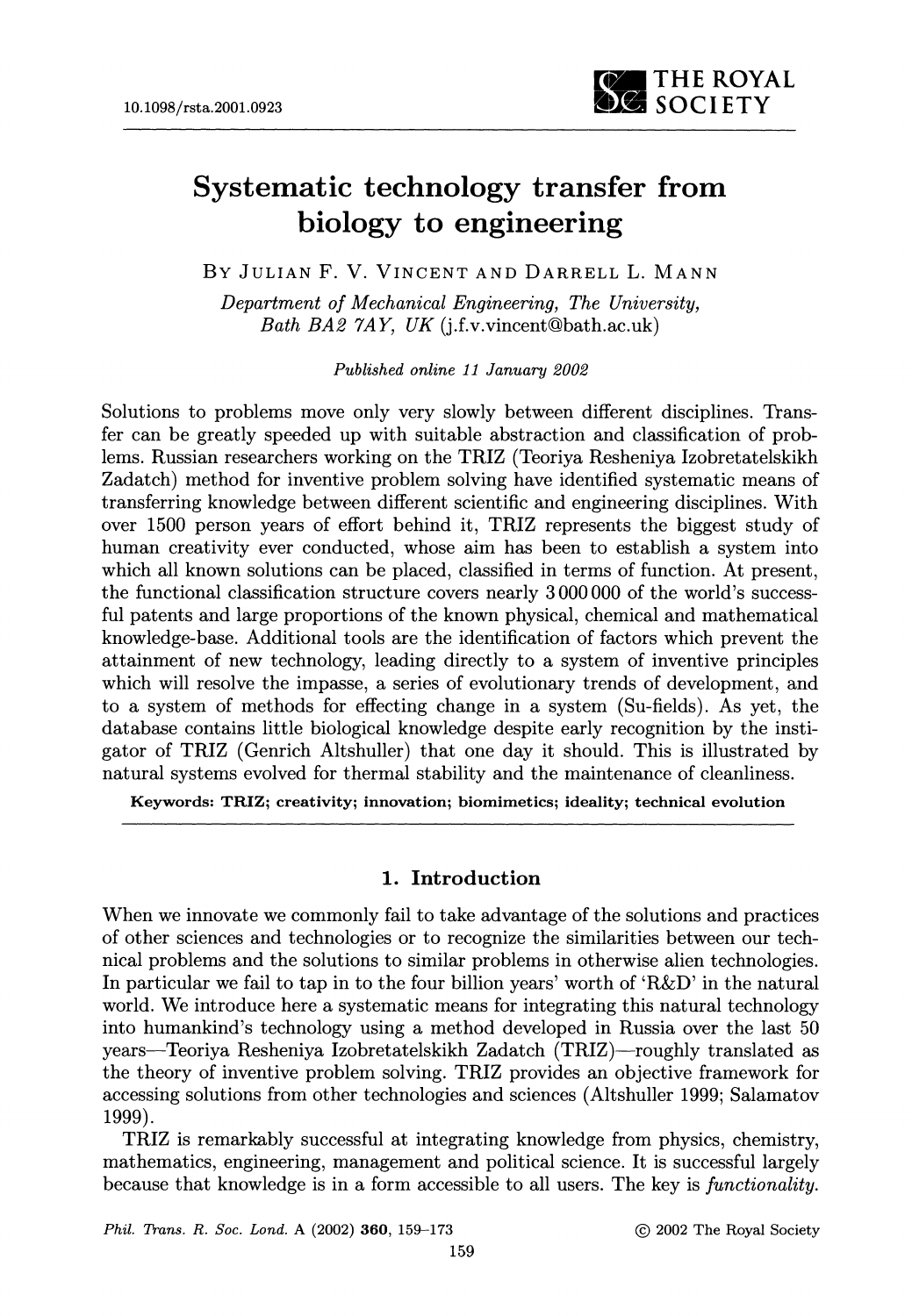**For example, an 0-ring is a specific solution to the functional requirement 'seal'. By assembling all knowledge relating to this function, a designer is able to access all methods of achieving the function, irrespective of industrial or intellectual boundaries. But the efficacy of TRIZ is not only in showing where the solutions lie but also in establishing boundaries for the search. Thus not only is a good solution to a problem found very quickly, but time is not wasted trying to find a solution where none exists.** 

**By including data on how biology achieves the function 'seal', it will become possible for all designers to access biological knowledge as well, a development which was foreseen by Altshuller not only as inevitable but as a way of significantly improving and enriching the method (Altshuller 1999, p. 213). To illustrate the potential which biology-based technology (biomimetics) has in suggesting new approaches, most of the following concepts have been taken to patent and some into production.** 

- **1. Strain gauging based on receptors in insects (Skordos et al. 2002).**
- **2. Deployable structures based on flowers and leaves (Guest & Pellegrino 1992).**
- **3. Tough ceramics based on mother-of-pearl (Jackson et al. 1989).**
- **4. Drag reduction based on dermal riblets on shark skin (Bechert et al. 1997).**
- **5. Tough composites based on fibre orientations in wood (Chaplin et al. 1983).**
- **6. Underwater glues based on mussel adhesive (Holl et al. 1993).**
- **7. Flight mechanisms based on insect flight (Ellington 1999).**
- **8. Extrusion technology based on the spinneret of the spider (Knight & Vollrath 1999).**
- **9. Self-cleaning surfaces based on the surface of the lotus leaf (Barthlott & Neinhuis 1999).**

**Velcro (1955), is the commonly quoted total success story of biomimetics. George de Mestral's dog got some burs entangled in its fur, which made de Mestral (an inveterate inventor) realize that here was the nub of a novel joining technology. After several years' experimentation to develop a production process, Velcro was commercialized in the middle of the last century, and is now the subject of over 1700 patents. And of course the Eiffel Tower and the architecture of Santiago Calatrava and of Frei Otto owe large amounts of their novelty and utility to the designs of natural world.** 

**Ideas in waiting include the following.** 

- **1. Wood cutting based on the wood wasp ovipositor 'drill' (Vincent & King 1996).**
- **2. Soft robotic actuators based on worms (Osada et al. 1992).**
- **3. Highly insulated clothing based on penguin down (Dawson et al. 1999).**
- **4. Novel joining technologies based on hooks in nature (Nachtigall 1974).**
- **5. Helmet design based on toughening mechanisms of antler bone (Hansen 1999).**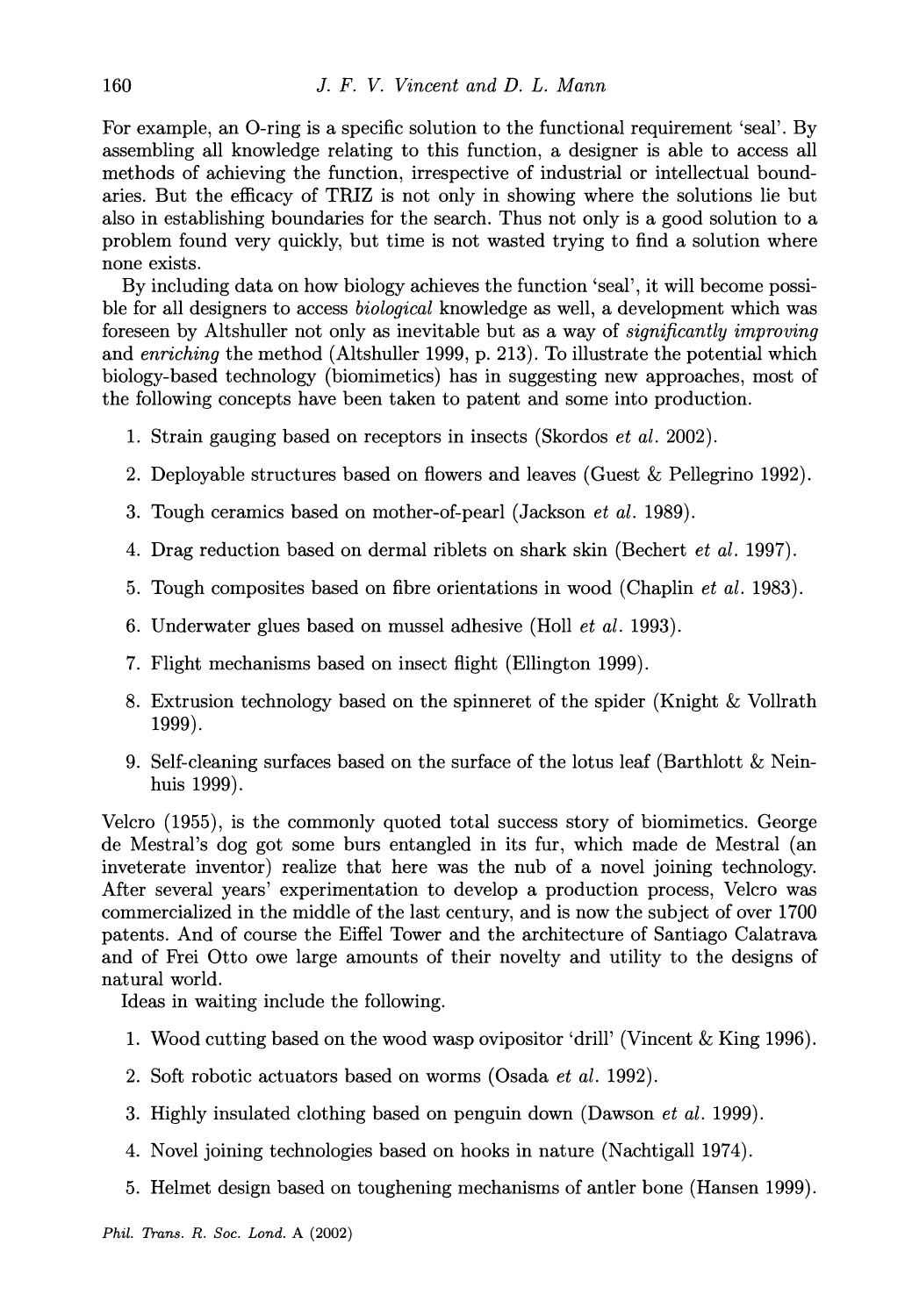**These topics have been arrived at more or less adventitiously. In most instances the concept was made available to the engineering community only through the medium of a biologist. The framework provided by TRIZ makes such information more readily available so that it will be easier to identify areas of biology likely to yield useful information for specific problems. As a corollary, the method also provides a framework into which biological knowledge can be integrated for biologists. The facility with which TRIZ can combine disparate inputs and ideas will increase in importance in the biological sciences as the incidence of genetic manipulation increases and we develop genetic manufacturing. The area between living and non-living materials, where biology meets engineering (bioengineering, biomechantronics), will also benefit. TRIZ will provide the creative underpinning at this interface and be a major part of the engine for innovation (Ball 2001).** 

**The paper describes case studies to illustrate the likely benefits to engineers and biologists of integrating biological knowledge into the TRIZ framework. We begin, however, with a brief review of some of the key concepts contained within TRIZ.** 

### **2. The tools of TRIZ**

**The method uses four main tools: a knowledge database arranged by function, analysis of the technical barriers to progress (contradictions), the way technology develops (ideality) and the maximization of resource usage.** 

### **(a) Function**

**A database arranged by functionality allows us to access solutions and identify the most appropriate ones. The TRIZ-based Invention Machine 'TechOptimizer' software is the most comprehensive functionally classified knowledge-base available. It contains over 6000 physical, chemical, mathematical and engineering solutions; for instance, there are 30 ways of achieving the generic function 'reduce drag', only four of which originate in the aerospace sector. The database tells us that the chemical industry commonly uses ultrasound as a way of reducing drag. Incorporation of such solutions into an aerospace context offers significant improvements and patentable ideas. But this database contains no biology. Drag reduction is found in shark skin (ribbed dermal denticles or teeth covering the body), teleost fish (secreted mucus), penguins (a turbulator at the base of the beak) and saw fish (the teeth on the 'saw' are turbulators). The nautical industries were probably first to exploit the shark skin mechanism, with aerospace second and-most publicly known-swimwear (the Speedo Company) third. Incorporation of these drag-reducing solutions into a systematic, functionally arranged knowledge-base would provide a means for all engineering sectors to access and benefit from these and other techniques for drag reduction. Biologists might also discover previously unsuspected drag-reducing adaptations in organisms.** 

### **(b) Contradictions**

**In TRIZ, problems are represented by pairs of conflicting parameters enabling us to access the good solutions of inventors who have successfully overcome the conflict in question. For instance an aircraft nose-cone has to be light but sufficiently**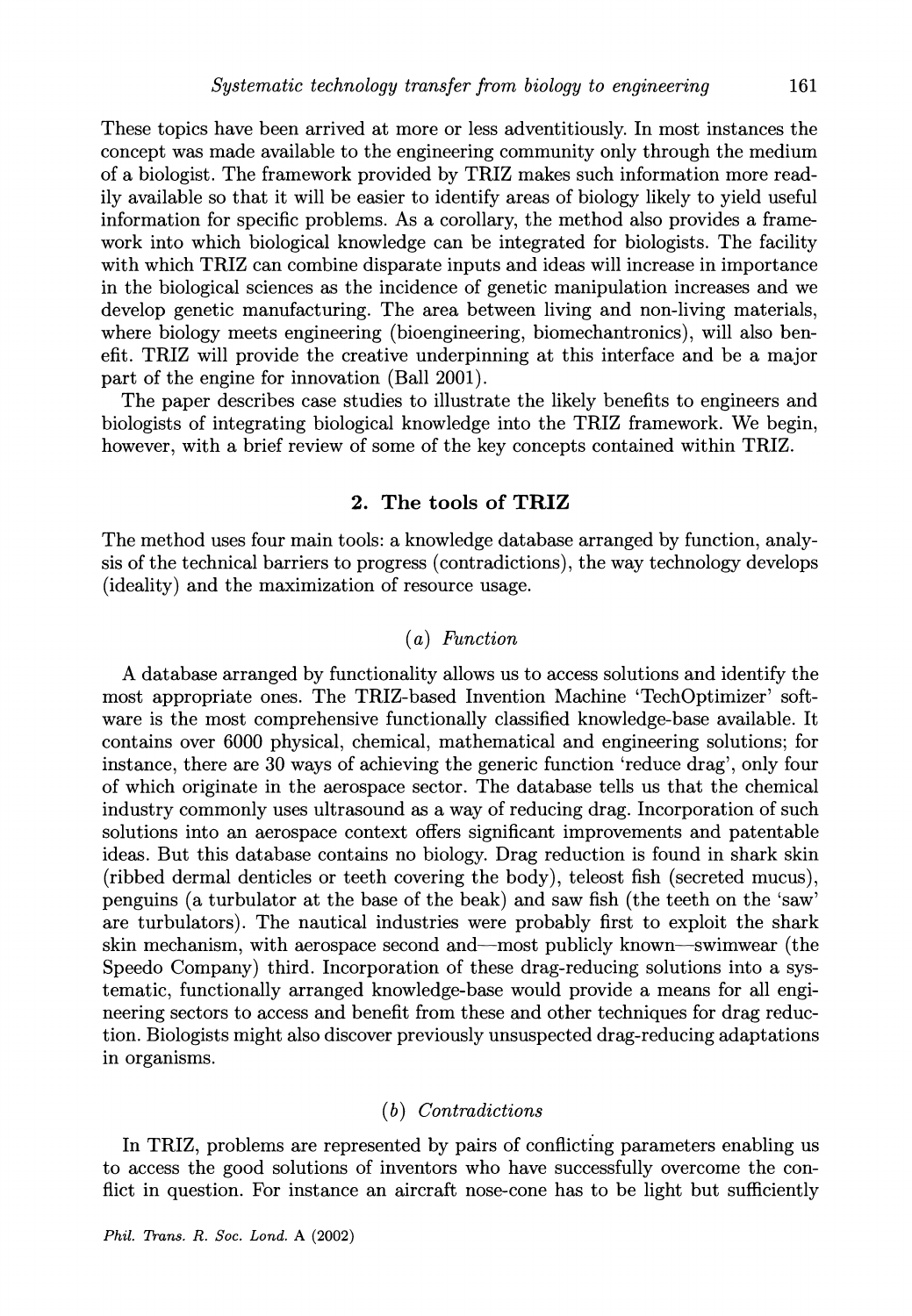**strong to protect the components inside the nose. The contradiction is strengthversus-weight. TRIZ identifies solutions with the same contradiction and, using the 'contradiction matrix' (a two-dimensional matrix which lists all currently recognized pairs of contradictions), identifies the relevant two or three of the 40 'inventive principles' on which TRIZ is based (Altshuller & Shulyak 1998). Any newcomer to the method finds it difficult to believe that only 40 principles can cover the innovation represented by 3 000 000 patents. Nevertheless, it is a reasonable result which, more importantly, works well.** 

**As with the functionally arranged knowledge-base, none of the good practices found in nature have thus far been incorporated into the method, although preliminary research has suggested that nature is bound by the same 40 principles (Vincent & Mann 2000). However, for the strength-versus-weight contradiction, TRIZ currently fails to make any connection to the way birds and insects have evolved their lightweight structures, or to the way a spider's web overcomes the parallel need for low weight and high strength. Initial work on whether nature uses the same inventive principles under the circumstances of a particular individual contradiction type suggests that it does not. This has important implications for the way in which problems are tackled and, given the massive amount of data represented by naturally evolved inventive solutions, suggests that nature has much to offer in terms of providing inventors with new perspectives on the ways in which problems are solved. A general rule which is emerging is that the solution of technical problems within a taxon (family, order, etc.) is a process of optimization in TRIZ terms, whereas the interphyletic differences between the solutions to particular technical problems are more akin to differences between inventive principles. If it is real and can be quantified, this sort of difference might make a contribution to the quantitative understanding of evolution and phylogeny.** 

### **(c) Ideality**

**In analysing the patent database, TRIZ researchers have shown that technical systems evolve in predictable ways, most notably an over-riding trend to increasing 'ideality' (Kowalick 1997). This is very much like biological adaptation in that technology develops towards systems which maximize the good (functional benefits) and minimize the bad ('cost' and 'harm'). The concept of ideality suggests that the use of an external system of any kind is non-ideal, and that ultimately the system should evolve to be self-serving or self-actuating. The word 'self' is very important in the evolution of technical systems, as 'things which do things for themselves' represent solutions making very good use of existing resources. Mann (2001) details the limits of engineering's attempts at 'self' oriented design solutions. The lotus effect (see below) provides a good example of a natural solution where the requirement to have a clean surface is achieved without the introduction of a separate cleaning mechanism.** 

### **(d) Trends of technical evolution**

**As with biology, competition leads to optimization. All the other trends observed by TRIZ researchers are subsets of this trend to ideality, for instance the wellestablished trend for systems to develop from one to two to three dimensions. Trivially, this is seen in lower organisms-algae have evolved from single cells to fila-**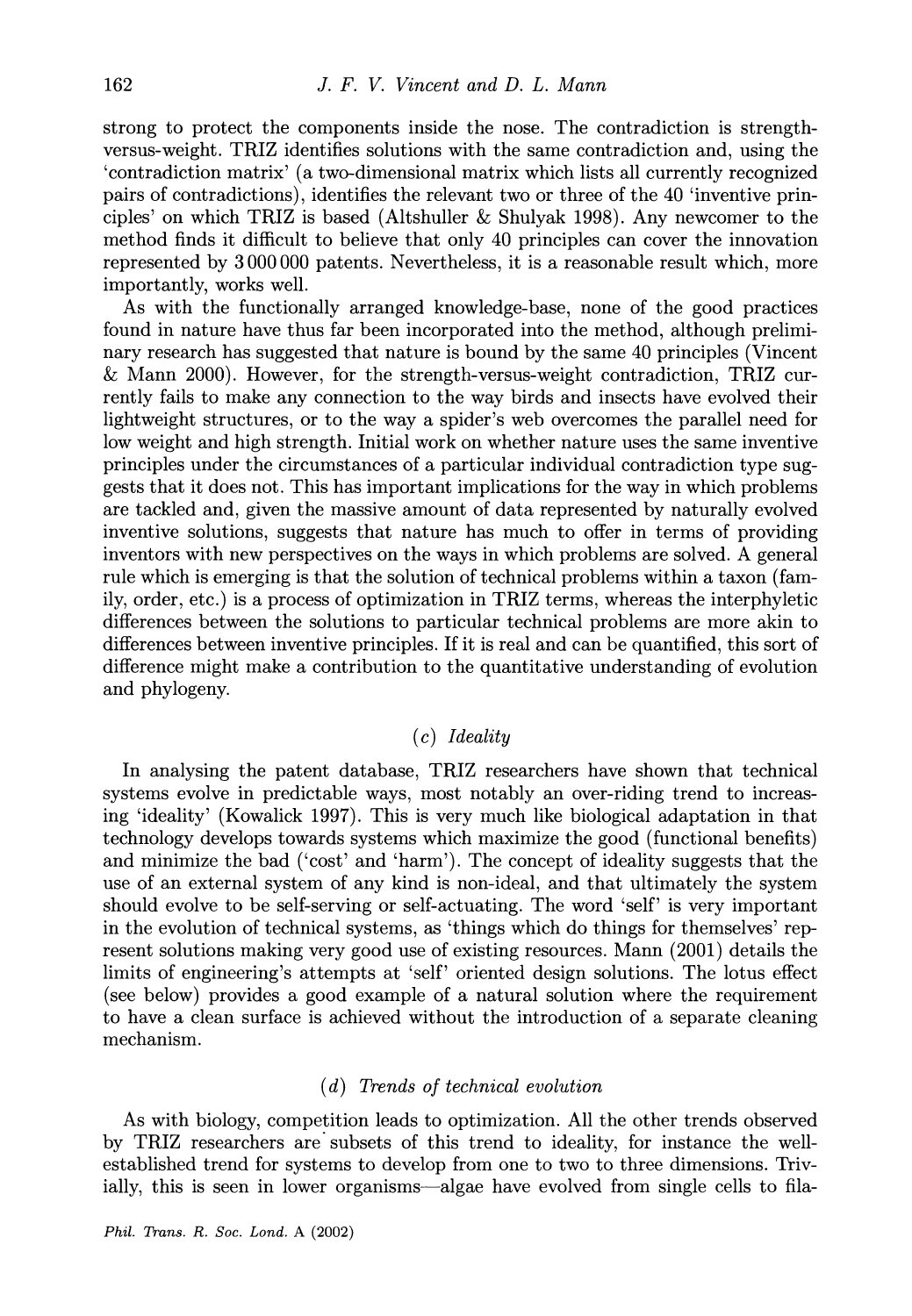

**Figure 1. A TRIZ evolutionary series on the coordination of rhythm. The effectiveness of the**  action increases from  $(a)$  to  $(e)$ , or from left to right.  $(a)$  Continuous action;  $(b)$  pulsating or periodic action;  $(c)$  resonating action (larger output for the same input);  $(d)$  several actions at **once (two are shown); (e) travelling wave. More information in the text.** 



Figure 2. A TRIZ evolutionary series on surface segmentation. (a) Flat surface; (b) surface with protrusions; (c) rough surface; (d) surface with active pores. More information in the text.

**mentous to bulk tissues. It may occur elsewhere. Another trend in technology is for rhythmic coordination to progress from continuous actions to pulsed actions to resonance to the use of a standing wave (figure 1). This is found in animal locomotion progressing from amoeboid crawling (continuous) through jellyfish swimming and insect flight (pulsed, possibly resonant) to walking and running in mammals (probably resonant); a standing wave is found in peristaltic transport mechanisms and crawling soft animals such as worms and snails. Classical TRIZ incorporates eight patterns of evolution of technical systems.** 

**TRIZ trends provide problem solvers with useful suggestions as to the evolutionary potential of systems. The surface segmentation trend (figure 2) has many examples in**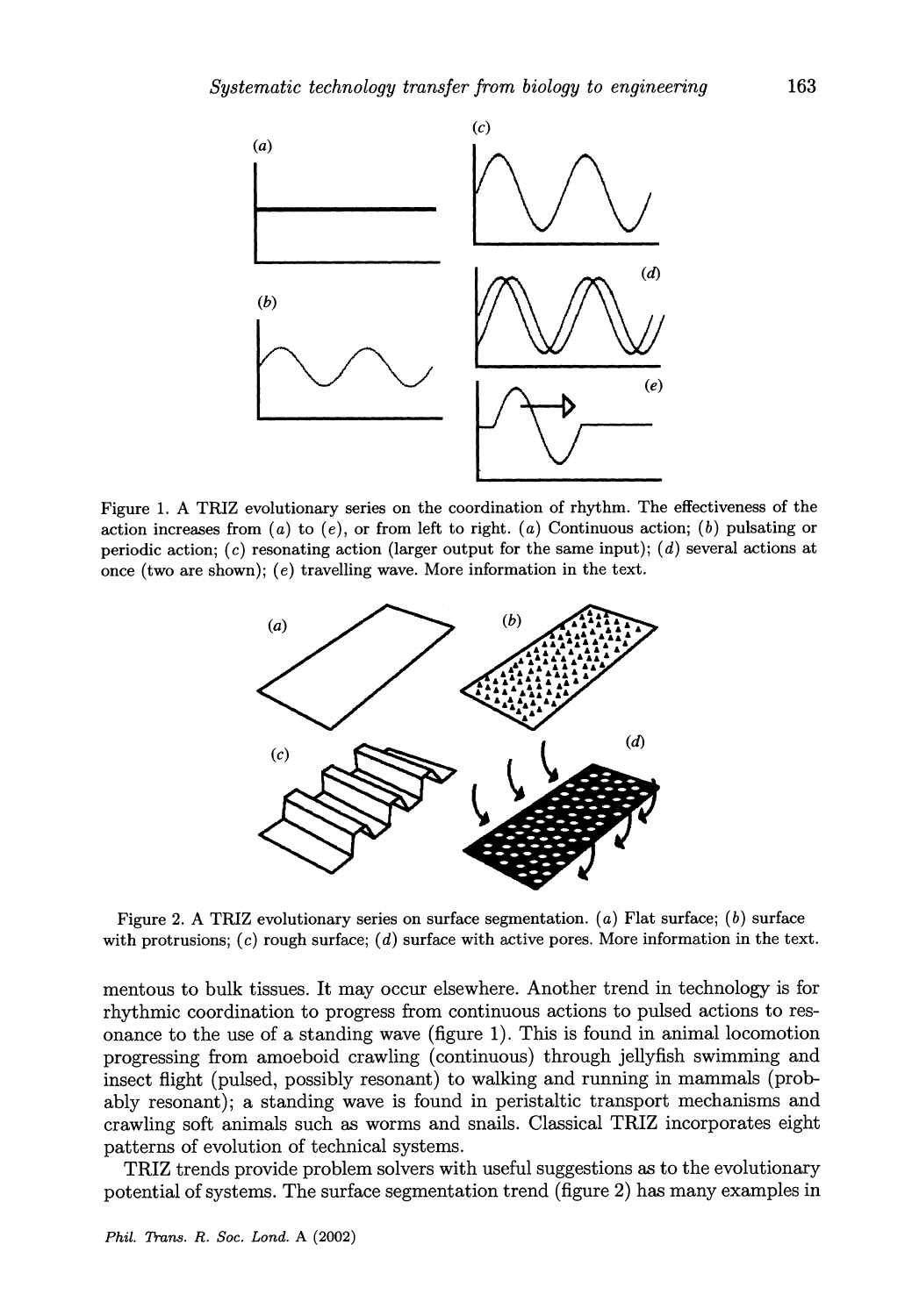

**Figure 3. A TRIZ evolutionary series on segmentation of substances or objects. (a) Monolith; (b) monolith has been segmented coarsely; (c) fine segmentation to liquid or powder with increase in surface area; (d) gas or plasma; (e) force field. No biological analogues have yet been proposed for this series.** 

**engineering systems, from car tyres to table-tennis bats to wing design. The biggest practical use of the trends occurs when the current technology does not lie at the right-most end of the trend so that each remaining step represents the potential for a new generation of system. For instance, light bulbs have glass with a smooth surface. The trend suggests that there are definite evolutionary opportunities by texturing the surface of the glass in first one and then a second direction. While the benefits of doing so may not be immediately obvious, the method suggests that they will exist if we look hard enough, perhaps changing the dissipation of the light, giving the ability to change colour, self-clean, and so on.** 

**The TRIZ trends of evolution form a very powerful collection of problem-solving tools. Two more are shown (figure 3, 'segmentation', and figure 4, 'dynamization') without explicit reference to analogues from nature. Several companies use the trends to identify gaps in the patent database to generate intellectual property. Comparisons between the technology trends uncovered by TRIZ and nature are still sparse. The likelihood is that nature has much to teach in terms of both examples of the trends in action and existence of additional trends thus far not uncovered in a technical sense. Thus, formal study of nature's evolutionary trends may usefully extend TRIZ trends. By corollary, where there are instances of natural systems which have not evolved to the right-hand side of the TRIZ trends, there is the potential, from a biomimetic perspective, to evolve designs which are capable of 'improving' on natural solutions.** 

### **(e) Use of resources**

**While the preceding discoveries could undoubtedly have been uncovered anywhere by anyone with the patience and dedication shown by the TRIZ researchers, the resources concept is probably uniquely Russian. The concept is very simply about**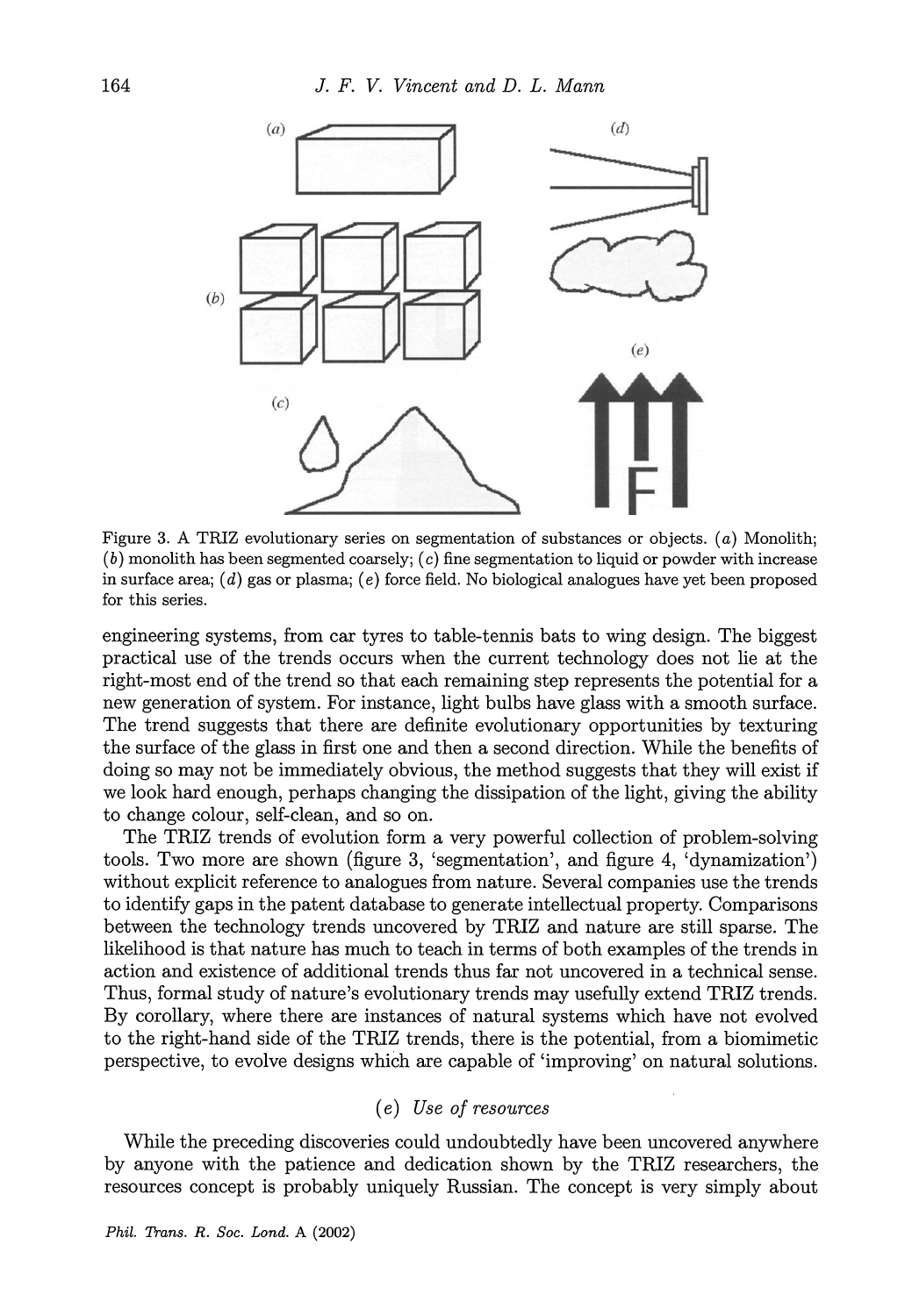

Figure 4. A TRIZ evolutionary series on dynamization. (a) Immobile system; (b) a joint in **the system; (c) several joints in the system; (d) proliferation of joints leads to a soft elastic system; (e) further proliferation of joints leads to a liquid or gas; (f) and finally a force field. This series echoes changes seen in the evolution of a number of phyla where an initially heavily armoured organism evolves more joints and eventually loses the armour totally. As far as we know the further evolution of organisms to gas and force field has not occurred, though such transformations exist in science fiction, itself a fertile source of ideas for both technology and TRIZ.** 

**making maximum use of the things that exist in and around the systems we design. Typically in the west, we have been very wasteful in this regard, tending to adopt the approach 'if it's broke, fix it by adding something' rather than trying to make the existing system do the job for us. Encouraging designers to use resources effectively is a key element of the overall TRIZ process. Taken to extremes, TRIZ further encourages designers to think of even the bad things as resources. Resonance is a good example of an under-used resource; pressure would be another where, given an increasing pressure we wanted to seal against, our usual response would be to increase the duty of the seal to better fight the pressure, TRIZ would encourage us to use the pressure to help form the seal. Nature, of course, through the medium of competition for resources, has been rather more effective in its drive to make best use of the least amount of resources, and thus probably has important lessons to communicate to the TRIZ method.** 

### **3. Functional classification: some examples**

# **(a) Staying warm**

**Examination of an existing TRIZ knowledge-base for the specific functional requirement to 'stay warm' requires an abstraction of the definition in order to ensure maximum access to solutions from other fields of industry and science. In this case, 'stabilize thermal parameters' is the generic functional classification adopted by TRIZ**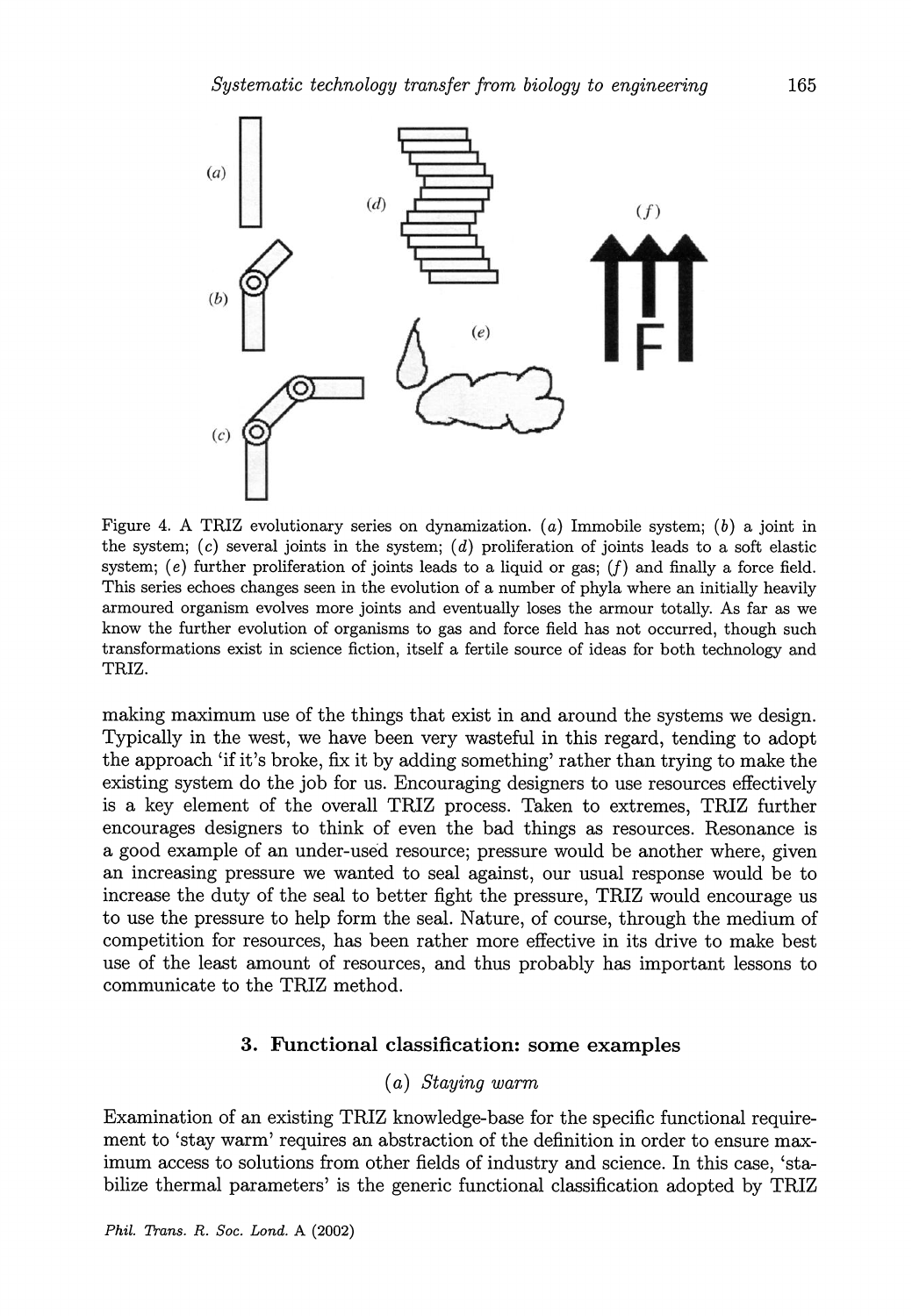

**Figure 5. Steps in partial solution of the problem 'staying warm'. The TRIZ generalization is 'stabilize thermal parameters'. TRIZ then lists over 150 ways of doing this. Obviously, not all these are represented in biology, but it may also emerge that there are some biological solutions to this problem which have been unexploited, perhaps (for instance) because we lack the materials or technology to fabricate the necessary morphologies or control systems.** 

**researchers. Provided we are able to make this abstraction, the current database reveals a host of solutions from a variety of sources (figure 5).** 

**The database contains no biological solutions to the problem, despite the fact that nature contains many examples which offer much potential for effective exploitation in engineering systems. These include feathers, especially those of the penguin (figure 6), fur (in which the air responsible for insulation is as much within the hollow hairs as entrained between the hairs in the pelage) and 'hair' and scales found on insects (Heinrich 1993). Some long fur, such as that found on the polar bear, may be self-ventilating, as the hairs move when the animal runs (C. Dawson 2000, personal communication). Such multifunctionality is rare in engineered insulation but can be tracked in figure 7, which suggests that self-ventilating fur is highly evolved. Sub-cutaneous fat insulates by restricting blood supply to the skin surface (C. Pond 1998, personal communication). Note that these are all passive 'low-energy' solutions to the requirement to keep warm. There is also a large range of nests and burrows, many of which provide some sort of heat amelioration of an otherwise hostile environment (Hansell 1984). Once constructed, these could also be considered passive, and are attracting a lot of attention from architects wishing to make buildings with low-energy consumption.** 

**We do not include a discussion of homeothermic or central heating systems or countercurrent heat systems (rete mirabile), which are relatively common in nature.**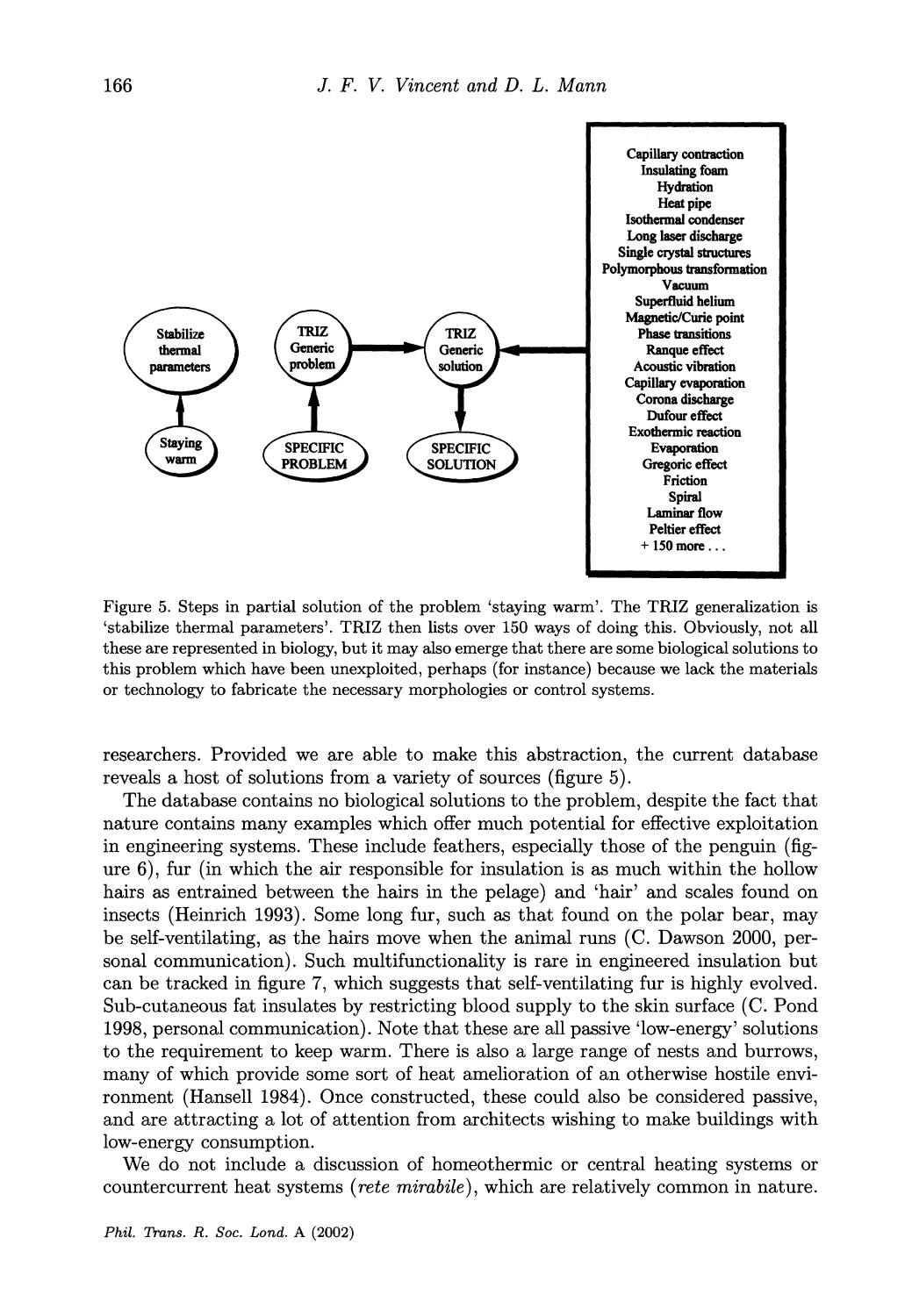

**Figure 6. (a) Feather of the penguin Pygoscelis papua showing the prominent after-feather (scale bar is 5 mm).** 

## **(b) Cleaning or washing**

**Conventionally, a washing powder company would seek to deliver the function 'clean clothes' using its capabilities in engineering a more effective washing powder than its competitors. Abstracting the 'clean clothes' function to one of 'remove solid substances' enables companies to see how other industries have delivered similar functions. The function database illustrates that there are many possible alternative ways to deliver the 'clean clothes' function other than washing powder (figure 8). The database, however, contains no biological data.**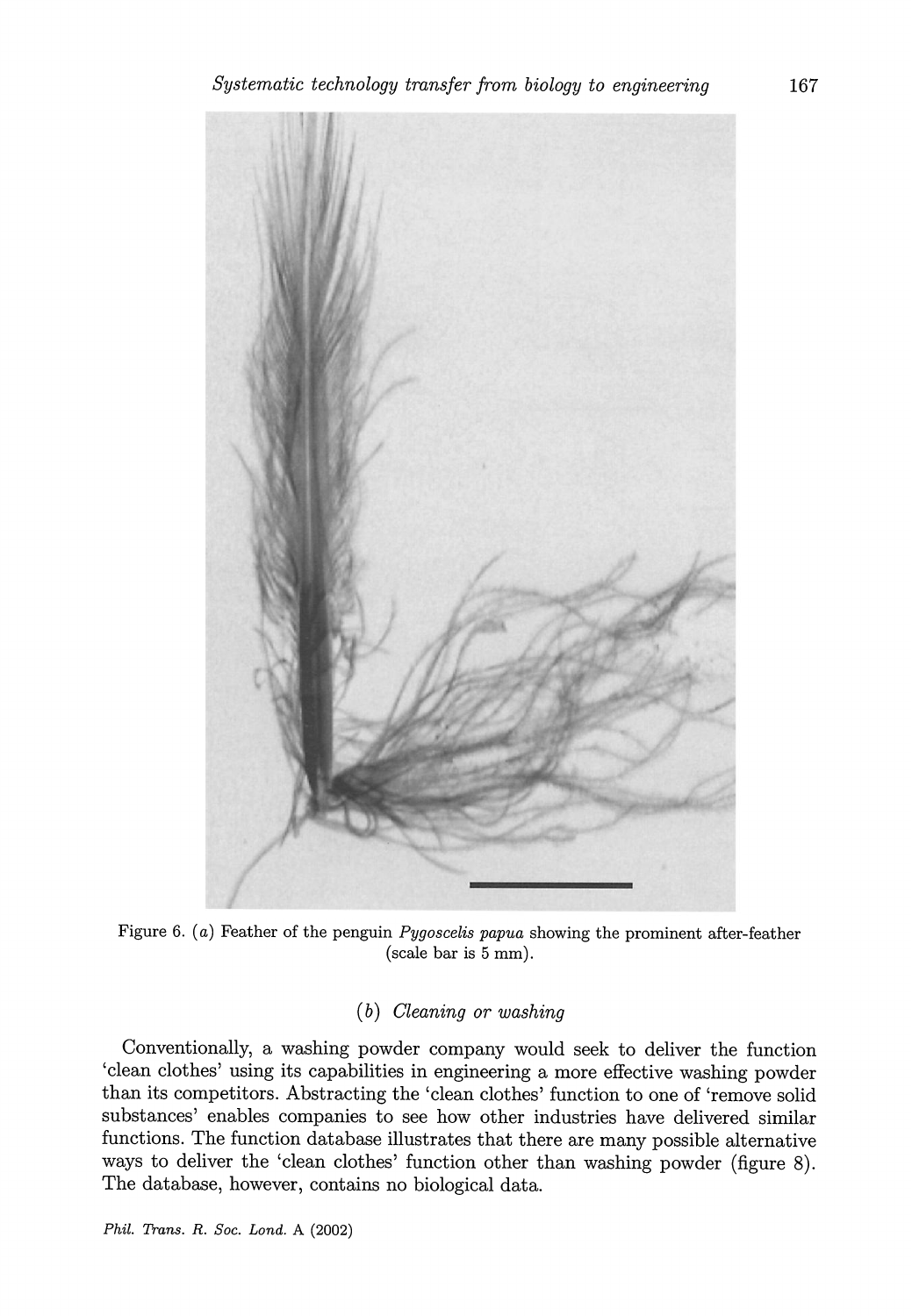

**Figure 7. A TRIZ evolutionary series on the segmentation of space, with notes on its relevance to thermal insulation of fur. (a) Monolithic system (a solid hair); (b) system with a cavity (hollow hair); (c) system with multiple cavities (hair with foam filling); (d) capillary or porous system (this may have an equivalent); (e) system with active capillaries (the pelage is 'active' and can modulate insulation independently of its structure; for instance, the pumping action of hairs moving up and down while the animal is running, ventilating the skin and reducing overheating). 'Segmentation' as a possible solution would emerge from its identification as the relevant inventive principle to be explored.** 

**Biological systems perform similar functions. Examples of nature's ways, which will eventually be included in the TRIZ database, include various types of grooming by licking, spreading cleaning or conditioning liquid over the surface (Kovac 1993), or by picking off individual items (Mooring 1995). Arthropods, whose sense organs are commonly on the outside of their stiff skeleton, rely more crucially on a clean external surface (Becker & Wahl 1996). They have a variety of cleaning mechanisms (hooks and brushes) including special 'windscreen wipers' to keep the surface of the eyes clean in foul conditions on a muddy substrate. Such cleaning bristles could form a prototype for a better toothbrush, whose 'bristles' are routinely made of nylon filaments with no surface sculpture or functionality.** 

**Companies making washing machines have been interested in such mechanisms, trying to reduce the amount of water a dishwasher uses by incorporating a licking action. Although easily achieved by the household dog, such a trick has not yet been incorporated into a machine, despite surprisingly intensive effort.** 

**A more passive cleaning effect, which therefore (presumably) requires less energy, is the 'lotus effect' (so far found on certain plant leaves and the wings of insects, see http:// www.botanik.uni-bonn.de/system/bionics.htm). The leaf of the lotus is hydrophobic to the extent that water running across the surface of the leaf retains particles of dirt which it gleans as it goes. This effect is achieved by a combination of hydrophobicity due to a thick layer of wax on the surface and the sculpture of that surface (figure 9). This forces droplets of water to remain more or less spherical when**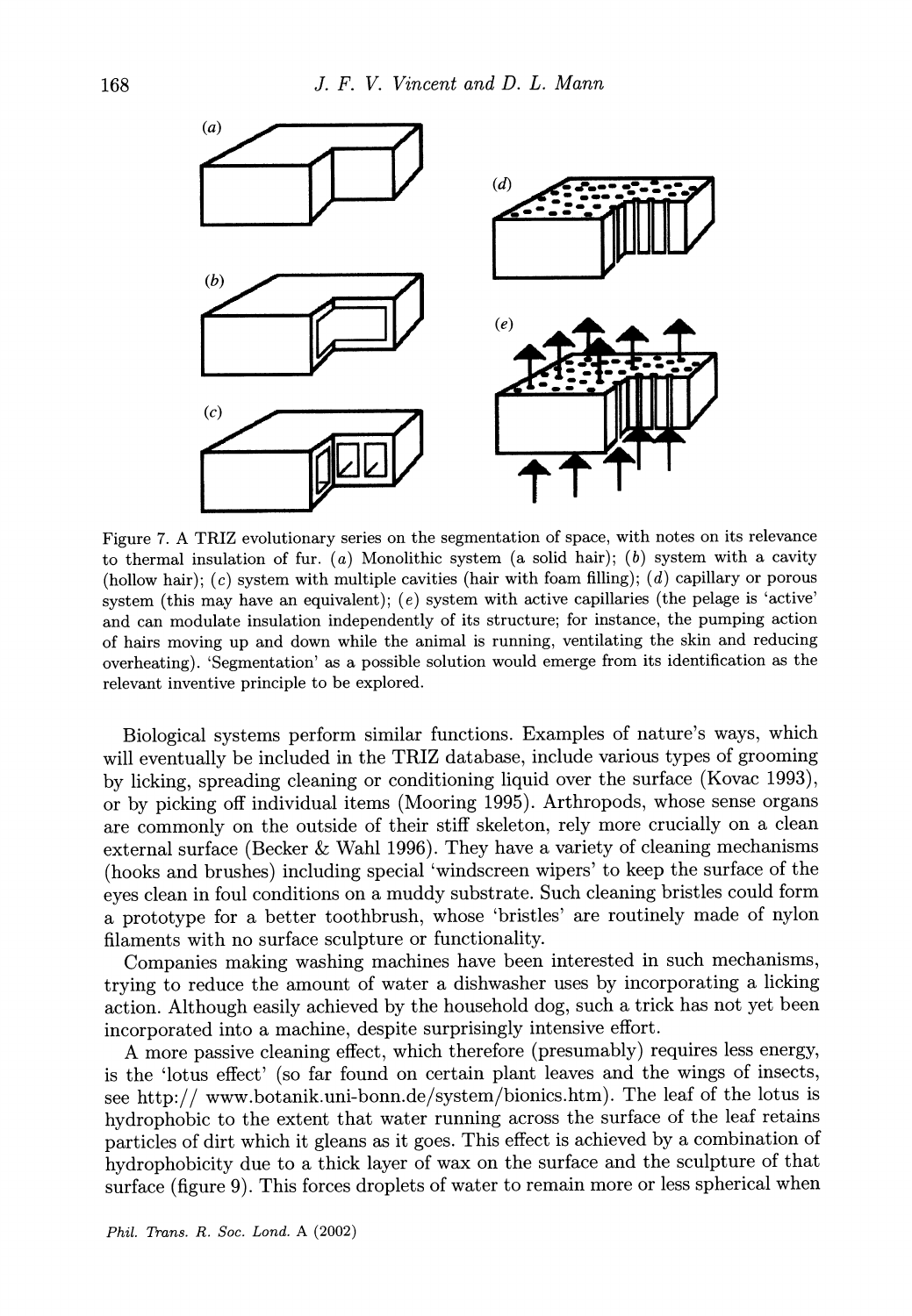

**Figure 8. Steps in partial solution of the problem 'cleaned clothes' (or cooking utensils, etc.). The solution is restated as 'remove substance' and 'break down substance', for which there are many mechanisms. However, the lotus leaf, insect wing (and probably other biological surfaces) join the Teflon-coated kitchen utensil as a surface which cannot be contaminated. Experience suggests that biology will have a number of these mechanisms to suggest.** 



**Figure 9. The epidermal structure at the heart of the lotus effect (downloaded from http://www.botanik.uni-bonn.de/system/bionics.htm).** 

**in contact with the leaf, and reduces the tendency of other contaminants to stick to the leaf (Barthlott & Neinhuis 1999). This characteristic has been incorporated into an exterior-quality paint ('Lotusan'), which makes surfaces self-cleaning.** 

**Phil. Trans. R. Soc. Lond. A (2002)**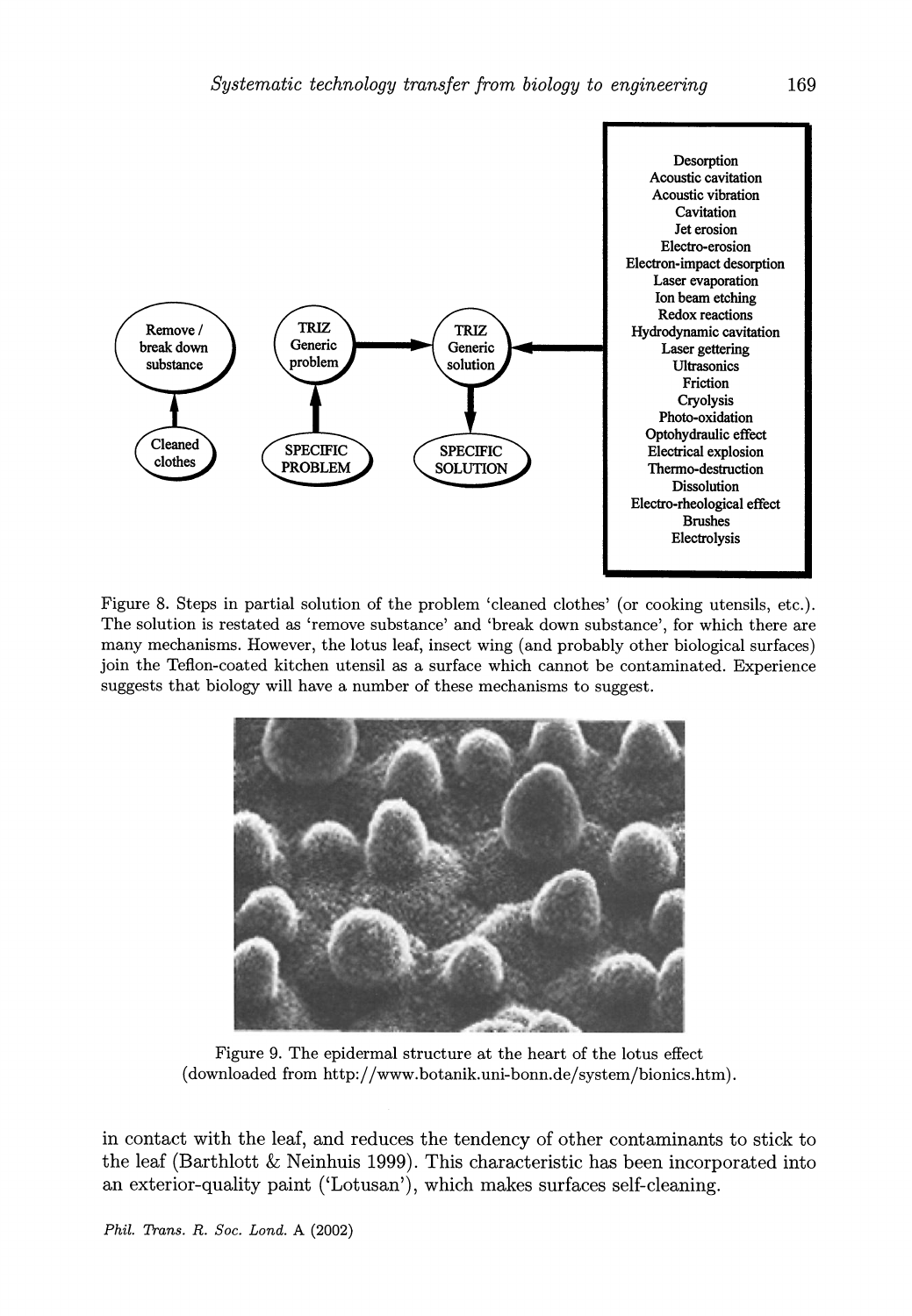

**Figure 10. The technology of joining. Since strength and adaptability are probably mutually antagonistic, it seems likely that there will be a number of curves which become asymptotic to both axes. A few biological joining systems have been mapped into this space. The axes are as yet unquantified.** 

### **(c) Joining surfaces**

**Given an interest in joining objects or surfaces, it is likely that the strength of the joint will be significant to a specific problem. Physical size and adaptability will probably also be important. From these key factors, we can draw a graph describing the performance of different solutions (figure 10). If we then know the specific requirements of strength and adaptability for a given problem we can identify which of the ways of delivering the function are relevant. This is a novel approach which has yet to be quantified. Even so, while the engineering solutions seem fairly clearly distributed, the biological aspects are much more varied. As an example, consider hooks and claws as a class of temporary or semi-permanent attachment mechanism.** 

**Hooks occur in nature as a vast array of designs and in a diversity of animals and plants (Nachtigall 1974) and have great commercial application, highlighted when Velcro was developed. No theoretical treatment of these bur hooks was made, the concept being developed towards producing the cheapest and most reliable hooksubstrate combination (Velcro 1955). There are now over 1700 patents quoting Velcro,**  which are concerned either with novel uses of the material or with improvements.

**There are obvious identifiable alternatives to Velcro-type functionality in nature, such as the permanence and strength of the attachment and the type of surface with which the hook can interact. In many instances the surface is modified, as when a lepidopterous larva puts down a pad of silk fibres for the attachment of its cribellar hooks. Bedstraw (Galium sp.) is a creeping plant with hooks on its stem which can attach ephemerally to a variety of substrates to permit the 'creeping' growth pattern, both horizontally and vertically. Therefore, the plant can reach sunlight without investing in a sturdy stem. In Hymenoptera, hooks (hamuli) join the fore and hind wings each time the wings are deployed creating a single flying surface. Sealice (Copepoda, Crustacea) and flatworms (Platyhelminths) are parasites with hooks that attach them to the skin of large sharks and marlin travelling at high speeds. Different species of parasite are adapted to different species of fish with hooks specific to certain skin types.** 

**170**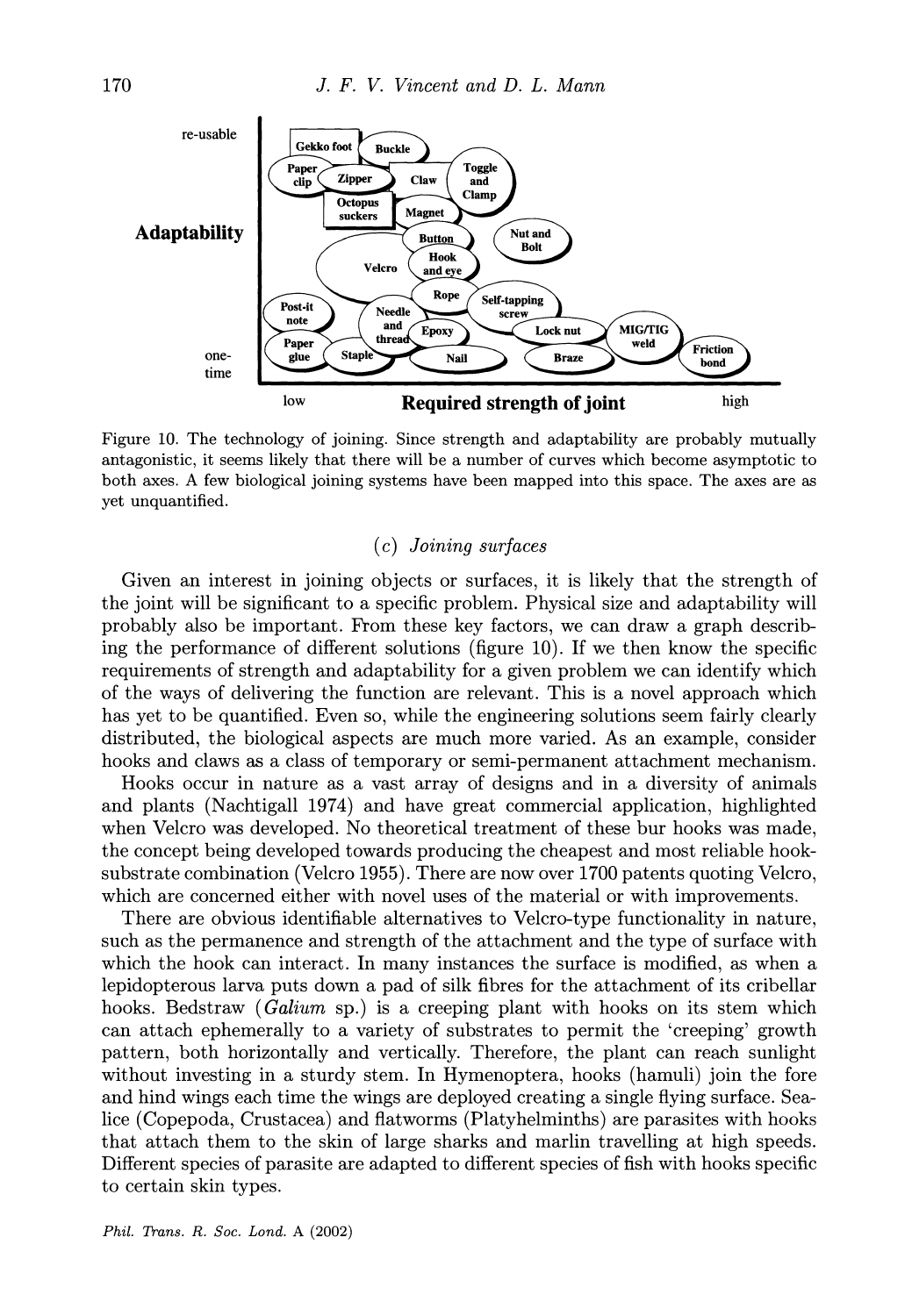**There are many ways in which a Velcro-like mechanism based on a wider range of functionality could be used. The different types of attachment, ranging from permanent to ephemeral, lend themselves to a number of developments. The more permanent interactions could be used to replace sewing (instantly redesigning clothing, e.g. fashion clothes, one-size uniforms, moving pockets around for adaptability, etc.). A hooking mechanism with marked polarity (i.e. attaches when moved in one direction, detaches when moved in the other direction-a sort of directional friction) could be used with equipment used in climbing and bridging gaps in the way that Galium climbs hedges and can cross gaps, giving rise to the possibility of self-designing structures (smart hooks). The wing-hooking mechanism of Hymenoptera suggests novel types of zip mechanism.** 

### **4. Using TRIZ**

**In use, TRIZ requires some skill and experience. It is not a machine which accepts problems at one end and spews out solutions at the other. To this extent a computer program is probably not sufficient for really effective use of the system. This article is not the place to paraphrase the instruction books and courses on TRIZ. An initial exploration is easily made at the Web site http://www.triz-journal.com, at which there is a large searchable archive of articles which are instructive and analytical, and report success stories of its use.** 

### **5. Benefits to engineers**

**The growing importance of and interest in biomimetics suggests that engineers are beginning to realize that nature offers much scope for improving the way systems are designed. At the moment the process by which engineers are made aware of nature's solutions is largely ineffective. The functional classification concept offered by TRIZ provides a ready-made framework into which biological solutions may be expected to sit comfortably, to provide direct access to natural design solutions.** 

**The further abstraction of natural solutions to identify evolution trends and the mechanisms by which nature tackles design contradictions offers further opportunities to assist engineers in deriving stronger solutions to meet the ever-increasing drive for innovative products, processes and services.** 

### **6. Benefits to biomimetics**

**A natural system evolves only to be 'good enough' to survive and thrive in its prevailing array of boundary conditions. Technological analogues of such natural solutions are likely not to be bound by the same boundary conditions ('growth', reproduction for example) and so, by using some of the TRIZ tools it should be possible in the future to engineer systems which take nature as a starting point, and improve on the way nature does things.** 

**Nature is, on the basis of our current analysis, a relatively poor solver of contradictions, although it is good at optimization, and is prone to evolve down culs-de-sac from which it cannot return (figure 11), the blind spot in the human eye being a classic case in point. TRIZ points a way to engineer biomimetic solutions which overcome such constraints.** 

**Phil. Trans. R. Soc. Lond. A (2002)**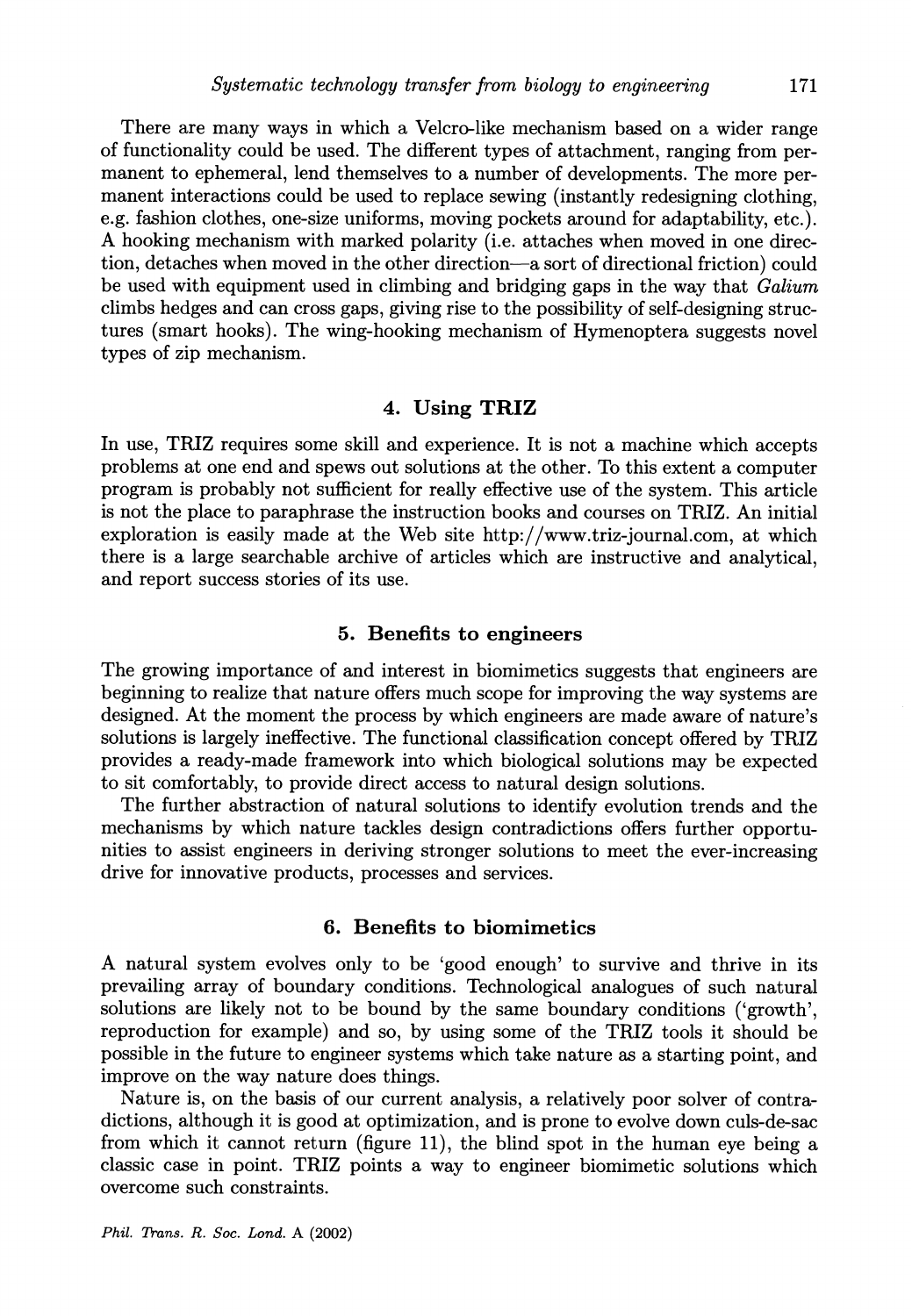

**Figure 11. 'Ideality' is attained at the peak of a curve. Nature is probably good at finding local maxima but not very (if at all) good at 'de-optimizing' in order to find other peaks. Such local downgrading might be imposed by environmental factors.** 

#### **7. Envoi**

**This paper is not particularly technical compared with its analytical fellows in this issue. This is because it is concerned with creativity and invention, two activities which have stubbornly resisted quantification, or even understanding. But it is our firm belief that the interface between biology and engineering will benefit from the slightest amount of regularization. Currently, transfer of information and concepts from biology to engineering is almost totally adventitious, and technology is consequently missing many advantages due as much to lack of communication across the disciplines as to ignorance and ineptitude. TRIZ seems to have the main qualifications of an effective bridge.** 

#### **References**

- **Altshuller, G. 1999 The innovation algorithm, TRIZ, systematic innovation and technical creativity. Worcester, MA: Technical Innovation Center, Inc.**
- **Altshuller, G. & Shulyak, L. 1998 40 principles-TRIZ keys to technical innovation. Worcester, MA: Technical Innovation Center, Inc.**
- **Ball, P. 2001 Life's lessons in design. Nature 409, 413-416.**
- **Barthlott, W. & Neinhuis, C. 1999 Lotusblumen und Autolacke: Ultrastruktur, Pflanzucher, Grenzflachen und biomimetische unverschmutzbare Werkstoffe. BIONA Report 12 (ed. W.**  Nachtigall & A. Wisser), pp. 281-293. Gesellschaft für Technische Biologie und Bionik, Uni**versitat des Saarlandes.**
- **Bechert, D. W., Bruse, M., Hage, W. & Meyer, R. 1997 Biological surfaces and their technological application-laboratory and flight experiments on drag reduction and separation control. In 28th AIAA Fluid Dynamics Conf., Snowmass Village, CO.**
- **Becker, K. & Wahl, M. 1996 Behaviour patterns as natural antifouling mechanisms of tropical marine crabs. J. Exp. Mar. Biol. Ecol. 203, 245-258.**
- **Chaplin, R. C., Gordon, J. E. & Jeronimidis, G. 1983 Development of a novel fibrous composite material. US patent no. 4409274.**
- **Dawson, C., Vincent, J. F. V., Jeronimidis, G., Rice, G. & Forshaw, P. 1999 Heat transfer through penguin feathers. J. Theoret. Biol. 199, 291-295.**
- **Ellington, C. P. 1999 The novel aerodynamics of insect flight: applications to micro-air vehicles. J. Exp. Biol. 202, 3439-3448.**